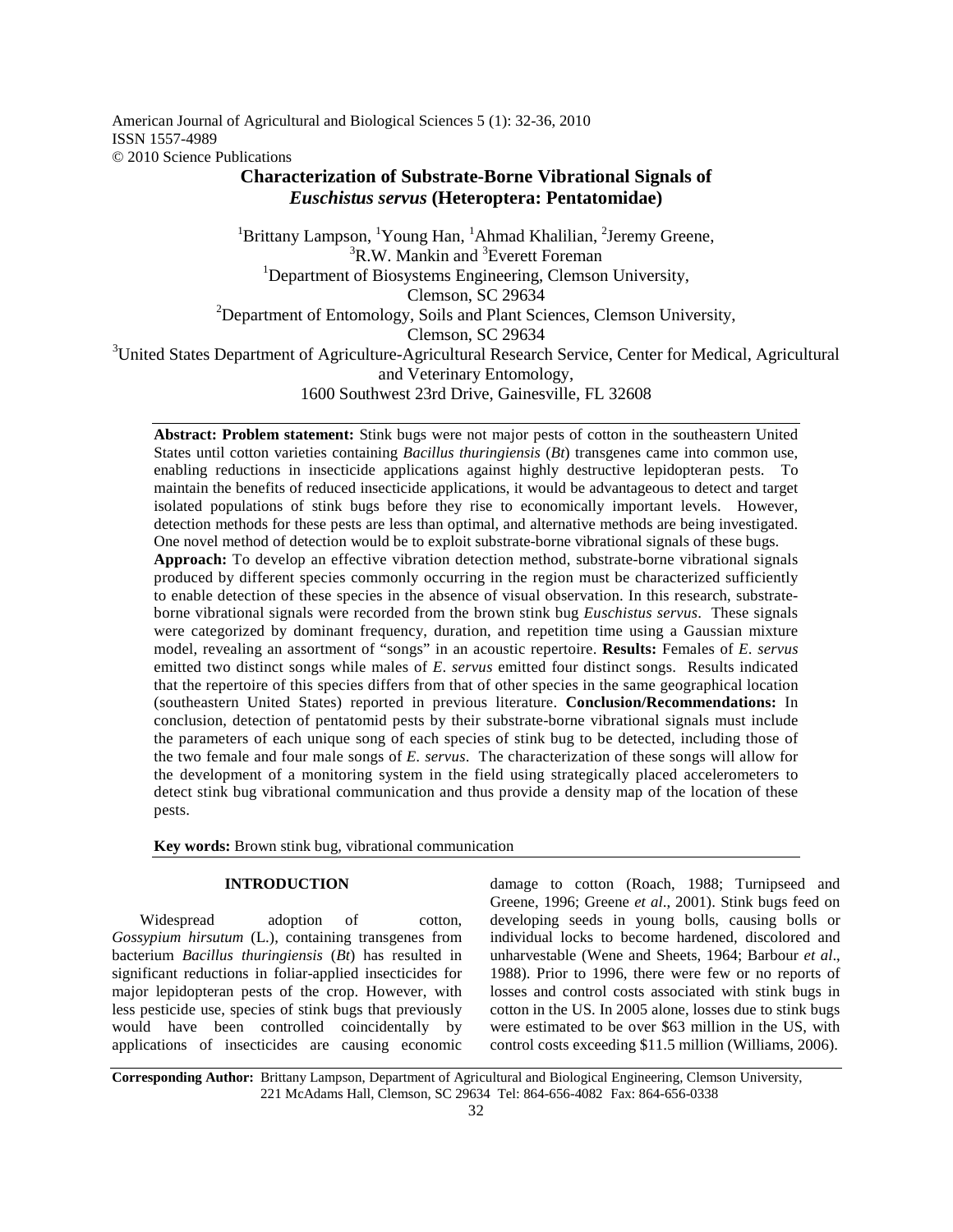In order to preserve the benefits of *Bt* cotton, detection methods are recommended for stink bugs that provide some measure of pest density or damage, allowing targeted control with insecticides. Because these detection methods are far less than optimal, additional strategies for detecting stink bugs are under investigation. One such novel method of detection would be to exploit the substrate-borne vibrational signals of these bugs.

 Vibrational signals mediate intraspecific communication among individuals of many species of stink bugs including *Nezara viridula* (L.) (Harris *et al*., 1982), *Acrosternum hilare* (Say) (Cokl *et al*., 2001) and *Euschistus servus* (Say), important pentatomidae pest species in the southeastern United States (Roach, 1988; Bundy and McPherson, 2000). Stink bugs use vibrational signals in both medium-range location (calling) and short-range recognition (courtship) of mates in which each "song" corresponds and is specific to different stages in the mating process (Cokl and Virant-Doberlet, 2003). The spectra of the vibrational signals frequently are tuned to the low-frequency structural resonances of host plant twigs and branches (Cokl, 2008). Although the characteristics of these songs have been intensively investigated in many species of stink bugs including *E*. *conspersus* (McBrien and Millar, 2003) and *E*. *heros* (Blassioli Moraes *et al*., 2005), two species in the same genus as *E*. *servus*, no literature exists on the vibratory communications of *E*. *servus*, the brown stink bug. The goal of this research was to determine temporal and spectral characteristics of pulses and pulse trains of the various songs emitted from *E*. *servus*.

### **MATERIALS AND METHODS**

**Collection and rearing of insects:** Over 100 adults of *E*. *servus* were used for this experiment, including some reared from eggs from mated females in the laboratory and some collected from fields of cotton and soybeans at the Edisto Research and Education Center near Blackville, South Carolina, in late spring and early summer of 2008. Stink bugs were reared and/or held in multiple plastic cages and fed a diet of fresh green beans and raw peanuts (Harris and Todd, 1981). The cages were held in a controlled environment room at 30°C and 70% relative humidity with a photoperiod of 14:10 (L:D) h.

**Rearing and use of plants:** Three cotton, *Gossypium hirsutum* (L.), plants of variety DP 164 B2RF (Delta and Pine Land 164 Bollgard 2 Roundup-Ready Flex) planted in plastic black pots 27.94 cm in diameter and 24.13 cm tall at the Edisto Research and Education Center near Blackville, South Carolina, during April 2008 were used in the experiments. The plants varied in height from 0.6-0.9 m and were blooming and setting bolls during experimentation.

**Recording vibrational signals:** All recordings were made from 23-26 June 2008 with sexually mature bugs between 0900 and 2100 h in an anechoic chamber located at the USDA Center for Medical, Agricultural and Veterinary Entomology in Gainesville, Florida. Signals were recorded using accelerometers (Model 4370, Brüel and Kjær, Naerum, Denmark) attached to the cotton plant by alligator clips at 14 and 55 cm above the soil. This setup was enclosed in a  $0.6\times0.6\times1.2$  m wire mesh cage to contain the bugs. After setup, various numbers of stink bugs were placed inside the cage on the plant near the accelerometers. To identify a range of different signals produced by males and females, ten recordings of 90 s each were made of 10 males only, 10 females only and 1 male-female pair and thirty recordings of 90 s each were made of various numbers of males and females numbering 30 total stink bugs. Signals were amplified 20 dB using a charge amplifier (Model 2635, Brüel and Kjær, Naerum, Denmark) and 30 dB using a secondary amplifier (Model 2610, Bruel and Kjær, Naerum, Denmark) and then bandpassfiltered between 70 and 2,000 Hz before being digitized at 44.1 kHz using a speech analysis system (model 4300B, Kay Elemetrics Corp., Lincoln Park, NJ).

**Data analysis:** Spectral and temporal characteristics of the songs were determined from the digitized recordings. A pulse was defined as a discrete unit within a series of similar units, a pulse train as a group of pulses with a characteristic sequence or form, a song as a group of pulse trains of the same type and repetition time as the time interval between the start of two sequential signals or particular pulses (Cokl *et al*., 2001). Signals were analyzed using oscilloscope software (Multi-Instrument Lite 3.0, Virtins Technology, Singapore, Singapore) and dominant frequencies, durations and repetition times were calculated from the recordings. Dominant frequency (frequency of maximum energy) was determined using the Fast Fourier Transform function and duration and repetition times for each pulse train were calculated by averaging the duration of each pulse and the repetition times between pulses in the pulse train.

 To discriminate male from female songs, data from the males only cage was first fit to a Gaussian Mixture Model (GMM) using MATLAB functions gmdistribution.fit and cluster (MATLAB 7, Mathworks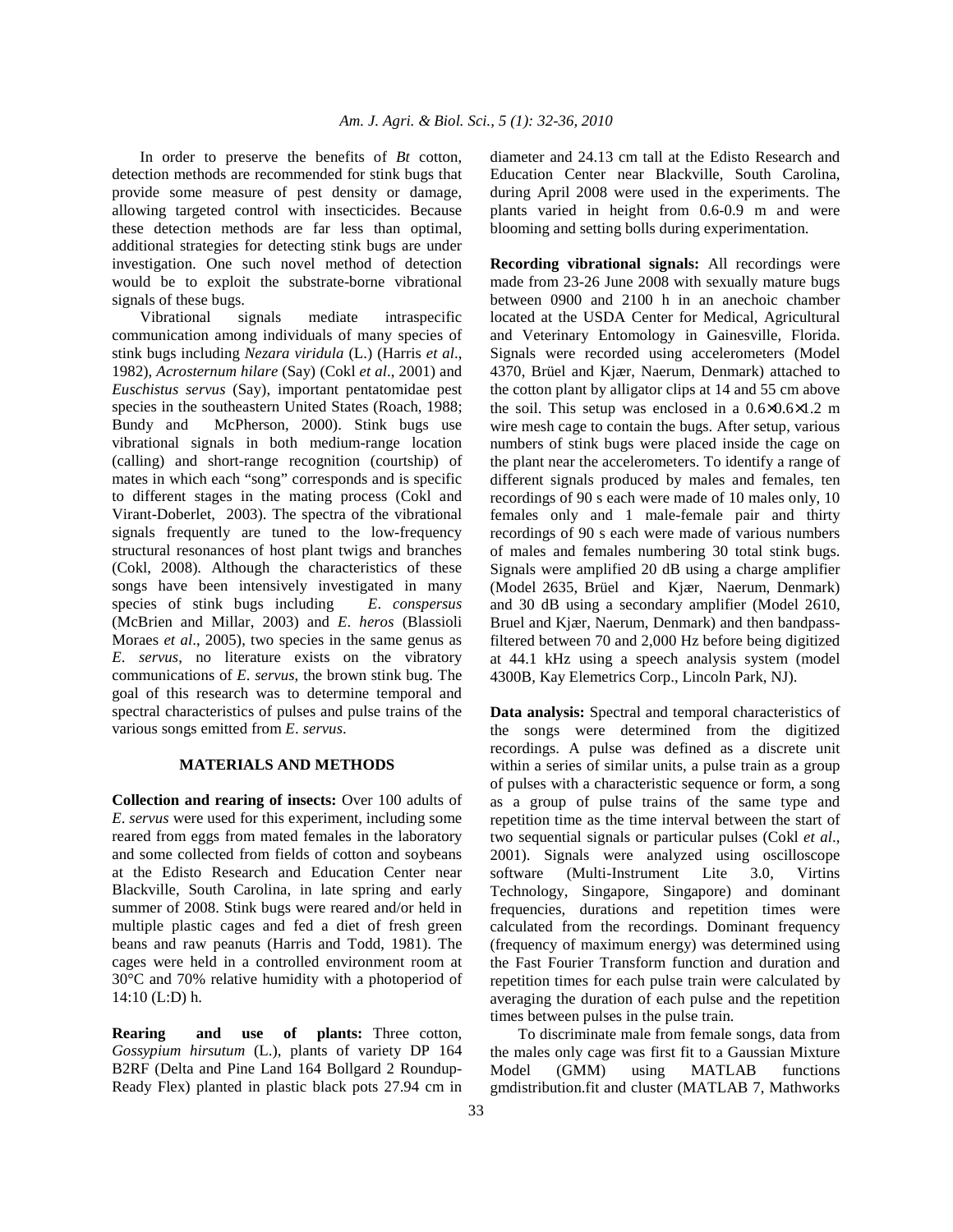Inc., Natick, MA). Subsequently, data from females only in the cage also was fit to a GMM using MATLAB. Remaining songs were classified as one of the previously identified male or female songs using a GMM, and mean dominant frequency, duration and repetition time were used to verify classifications.

Analysis of variance followed by the Games-Howell multiple comparison procedure was used to compare mean dominant frequency, duration and repetition time of each classification. Analysis of variance followed by either Student's t test for equal variances or Welch's t test for unequal variances was performed to compare mean duration and repetition time of each song of *E*. *servus* to songs of *N*. *viridula* from Florida (Cokl *et al*., 2000). Test statistics were calculated using the published means, standard deviations and sample sizes for the narrow-band female calling song, the broadband female calling song, the narrow-band male calling song, the broad-band male calling song, the male courtship song and the male rivalry song. A significance level of 0.05 was used in all analyses.

#### **RESULTS**

 Characteristic pulse trains for female and male *E. servus* signals were revealed in oscillograms that defined four distinct songs for males (Fig. 1) and two distinct songs for females (Fig. 2). Female songs were designated as F1 and F2 while the male songs were designated as M1-4. These classifications were also verified by the relationship of frequency to duration and repetition time for male (Fig. 3) and female (Fig. 4) songs.

 Analysis of variance showed variances of dominant frequency (F = 321.64; df = 5, 525; p<0.001), duration  $(F = 153.12; df = 5, 525; p<0.001)$  and repetition time  $(F = 956.51; df = 5, 525; p<0.001)$  were significantly different among songs and the Games-Howell multiple comparison procedure showed significant differences among means of the dominant frequency, duration and repetition time of various songs (Table 1). Results obtained are presented as means and standard deviations and the number of pulse trains analyzed is shown.

 Songs classified as F2 and M3 were often recorded as a duet with the songs alternating. The average time elapsed between the end of F2 and the beginning of M3 was  $4.253\pm3.924$  s (N = 18) and the average time elapsed between the end of M3 and the beginning of F2 was  $2.327 \pm 3.339$  s (N = 10).



Fig. 1: Sample oscillograms of pulse trains for substrate-borne songs of Males (M1-4) of *E*. *servus*



Fig. 2: Sample oscillograms of pulse trains for substrate-borne songs of Females (F1-2) of *E*. *servus*

Table 1: Mean  $\pm$  SD of Dominant Frequency (DF), Duration (D) and Repetition Time (RT) of substrate-borne songs of Females (F1-2) and Males (M1-4) of *E*. *servus*. Means in a column followed by the same letters are not significantly different

| Song type      | DF(Hz)                | D(s)                    | RT(s)                |
|----------------|-----------------------|-------------------------|----------------------|
| $F1(N = 6)$    | 184.850±30.566a       | $0.230 \pm 0.190$ abcde | $3.327 \pm 0.705a$   |
| $F2 (N = 175)$ | 129.678±21.220b       | $0.196 \pm 0.061a$      | $0.277 \pm 0.070$ b  |
| $M1 (N = 132)$ | 76.664±6.975c         | $0.328 \pm 0.058b$      | $0.687 \pm 0.166c$   |
| $M2 (N = 65)$  | $105.383 \pm 3.307$ d | $0.216 \pm 0.027c$      | $0.440 \pm 0.037$ d  |
| $M3 (N = 148)$ | 136.149±11.373a       | $0.174 \pm 0.034$ d     | $0.294 \pm 0.033e$   |
| $M4 (N = 5)$   | 132.900±1.418ab       | $0.452 \pm 0.055e$      | $0.800 \pm 0.178$ cd |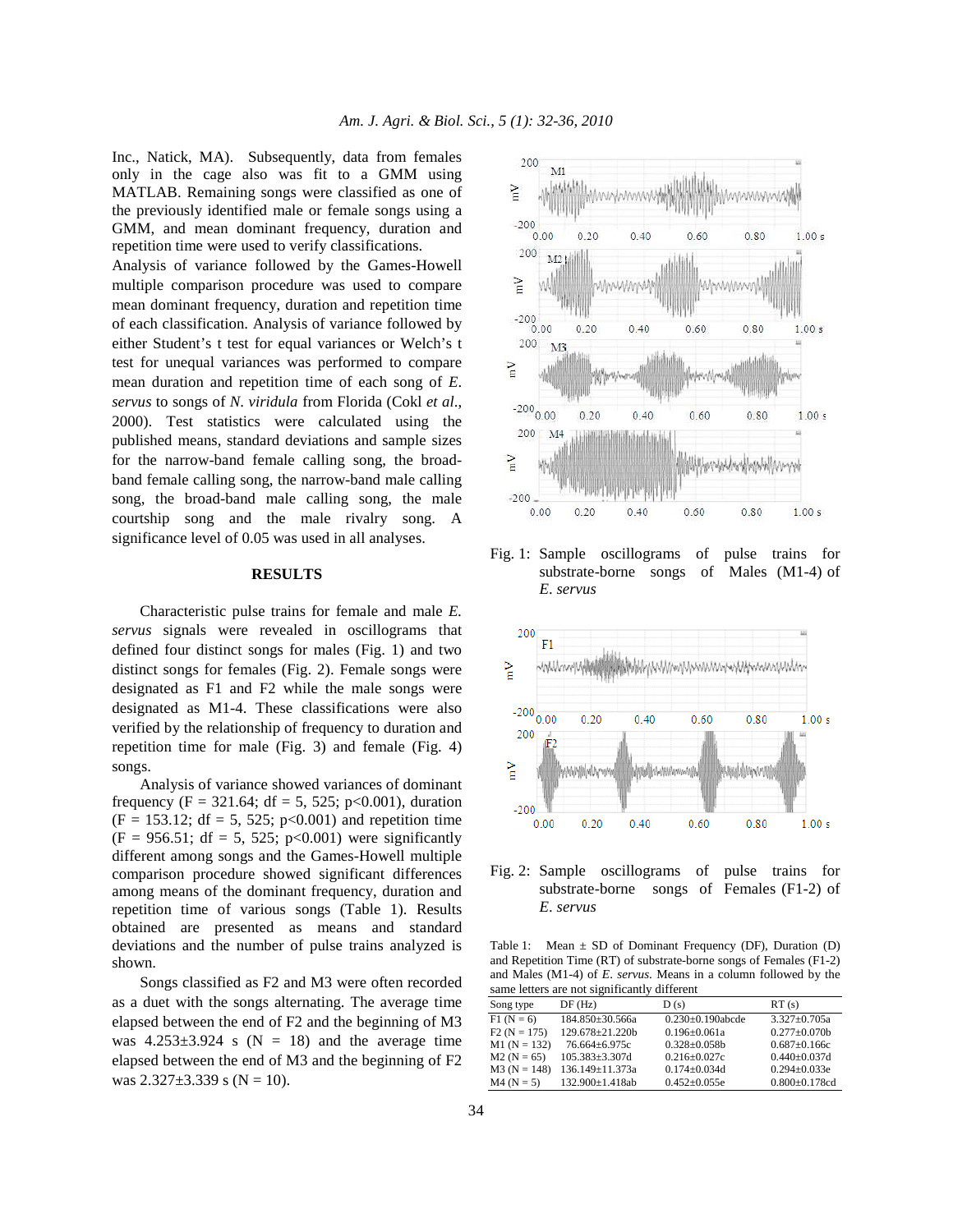

Fig. 3: Dominant frequency, Duration (D) and Repetition Time (RT) for classifications of substrate-borne songs of Males (M1-4) of *E*. *servus* 



Fig. 4: Dominant frequency, Duration (D) and Repetition Time (RT) for classifications of substrate-borne songs of Females (F1-2) of *E*. *servus* 

#### **DISCUSSION**

 It can be concluded that *E*. *servus* has at least two and four distinct songs for females and males, respectively. The songs differ in mean dominant frequency, duration and/or repetition time. The number of distinct songs is the same as that reported previously for the congeneric species *E*. *conspersus* (McBrien and Millar, 2003) and *E*. *heros* (Blassioli Moraes *et al*., 2005), but songs of the three species are different in that, for example, F1 of *E*. *servus* is higher in mean dominant frequency and F2 is shorter in mean repetition time than was reported for either female song of *E*. *conspersus* (McBrien and Millar, 2003) or *E*. *heros* (Blassioli Moraes *et al*., 2005) and M1 is lower in mean dominant frequency than any of the 4 male songs of *E*. *conspersus* (McBrien and Millar, 2003) or *E*. *heros* (Blassioli Moraes *et al*., 2005). F2 and M3 of *E*. *servus*, FS-2 and MS-3 of *E*. *conspersus* and FS-1 and MS-1 of *E*. *heros*, however, all occur when a male and female are together and one is emitted while the other member of the pair is silent (McBrien and Millar, 2003; Blassioli Moraes *et al*., 2005).

 Comparisons between characteristics of songs of *E*. *servus* and those of *N*. *viridula* from Florida (Cokl *et al*., 2000) demonstrated species-specific differences between songs associated with these apparent shortrange communication mechanisms. Mean duration of F1did not differ significantly from that of the broadband female calling song (t =  $-1.314$ ; df = 5.85; p = 0.246), narrow-band male calling song  $(t = -1.817; df)$  $= 5.84$ ; p = 0.129), broad-band male calling song (t =  $-2.037$ ; df = 5.84; p = 0.097), nor male rivalry song (t = 0.013; df = 5.88; p = 0.990) of *N*. *viridula*. Mean repetition time of F1 did not significantly differ from the narrow-band female calling song (t = 1.884; df = 41;  $p = 0.067$  and mean repetition time of M1 did not differ significantly from the male rivalry song  $(t = -$ 0.407; df = 209;  $p = 0.684$ ). All other mean durations and repetition times for all other songs were significantly different ( $p<0.05$ ). Because the acoustic repertoire of this species is significantly different from other species found in the southeastern United States, it would be necessary to include these parameters with those of other species of stink bug to fully detect these insects.

#### **CONCLUSION**

 In conclusion, detection of pentatomidae pests by their substrate-borne vibrational signals must include the parameters of each unique song of each species of stink bug to be detected, including those of the two female and four male songs of *E*. *servus*. The characterization of these songs will allow for the development of a monitoring system in the field using strategically placed accelerometers to detect stink bug vibrational communication and thus provide a density map of the location of these pests.

## **ACKNOWLEDGEMENT**

Technical Contribution No. 5552 of the Clemson University Experiment Station. This material is based upon work supported by CSREES/USDA, under project number SC-1700289.